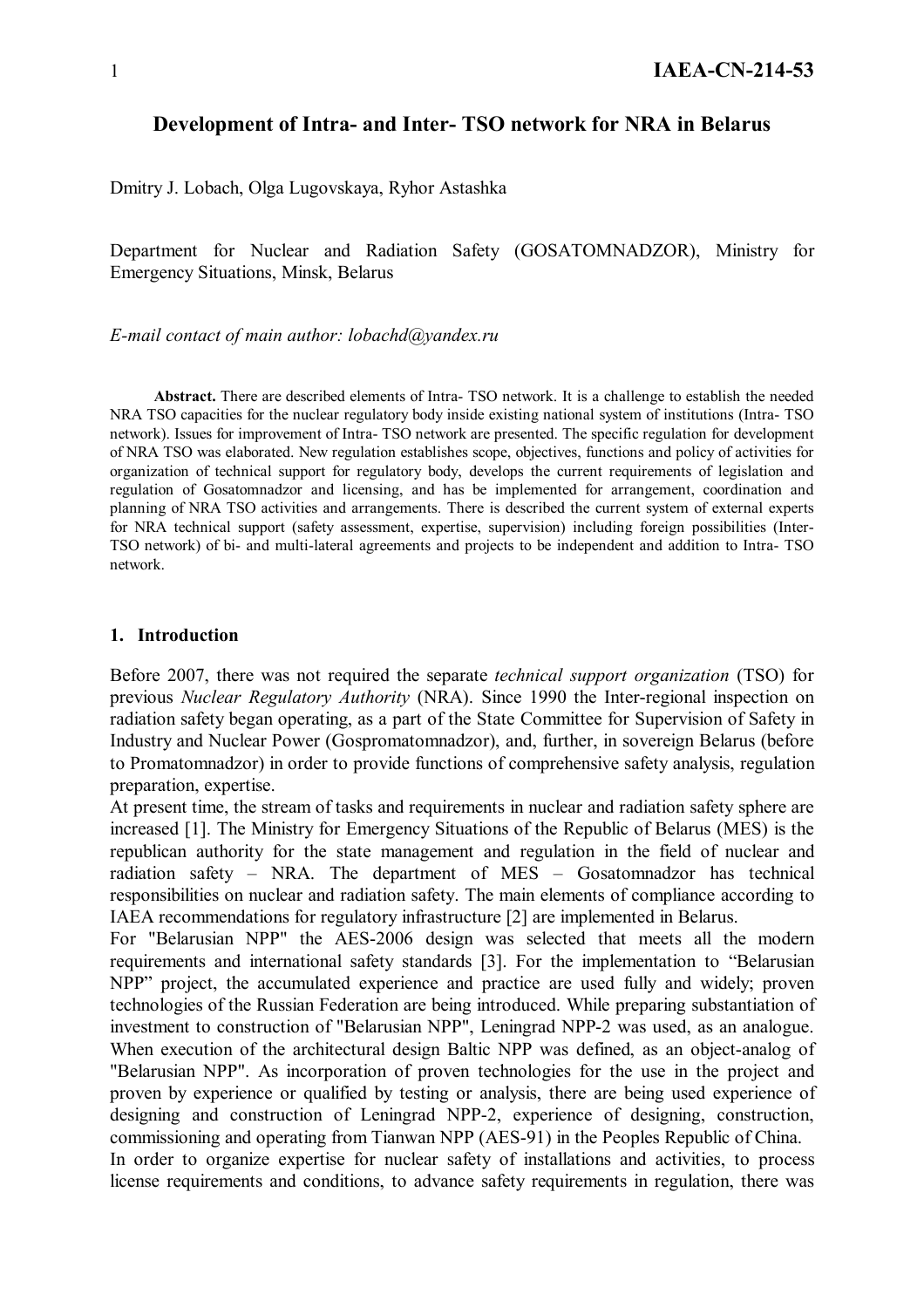decided to involve completely available national scientific sector. These approaches develop and consolidate the applied potential of industry safety support, especially from power engineering, academic and university basic research and abstract science. The activity arrangement of specialists with adequate expert knowledge and analytical thinking generates the new system of support of nuclear and radiation safety sphere in Belarus.

In order to strengthen the national regulatory framework in cooperation with EU specialists in 2011 there was elaborated the document of strategic planning "Strategy, Action Plan and Cooperation Plan for Capacity Building to Enhance Gosatomnadzor of the Ministry for Emergency Situations" (2012). This complex analytical essay contains and verbalizes the managerial, technical and administrative activities, necessities and expectations that correspond to the basic tasks of the Gosatomnadzor, including the detailed measures.

Sustainability of practical issues are defined by professional development of staff of the regulatory body through the study of the European experience in reviewing safety assessment reports for nuclear power plants, analysis of accidents with the use of specialized software.

### **2. Deployment of Intra- TSO network in Belarus for the nuclear regulation**

The national planning of nuclear infrastructure development in Belarus is linked to issues of establishment of complex regulatory and legal framework of nuclear power and radiation safety with effective coordination [3]. The potential of scientific support system for development of nuclear energy, human resource capacity in the field of nuclear energy use should be adequate to current tasks and challenges.

The development of national support infrastructure for regulation – Intra- TSO network is priority and primary approach of TSO development. The current network consists of domestic available institutions and specialists. This is the main gear of safety guaranteeing in Belarus.

Key regulatory accents and requirements last years were predestined by national priorities in safety assessment for NPP licensing. Formally, the licensing authority in sphere of nuclear energy and radiation sources use is MES. This function is practical responsibility of Gosatomnadzor. The licensing process has origin from basic legislation [4] separately to ground laws [5,6]. Operator is granted by the one license in the field of nuclear energy and sources of ionizing radiation with amendments and changes. There is possible to consider stages and detail reviews of different activities in order to issue new additions to license. TSO assists in safety assessment review, expertise of operator' set for license procedure.

NRA needs the collection, processing, analysis, organization and storage of information about failures of elements of systems important to safety, and wrong actions of the staff, as well as its rapid transfer to all interested organizations. There is formed a new unit at Gosatomnadzor for the analysis of operational experience. This regulatory direction extremly needs the expertise from TSO to realize comprehensive analysis and research.

During first years of NPP programm realization there are explored some practice requirements to institution which served to Gosatomnadzor. Actions of such institution must not be sporadic for regulatory support, involvement into participation and for internal arrangements, preparations as well. TSO should being to develop and implement measures of a systemic approach to a comprehensive and effective management system, to perform its duties and functions. The activities of institution must be viewed, as a set of interacting processes, all involved in its persons contribute to the objectives in the field of safety and quality. TSO should have to employ a sufficient number of qualified and competent staff in order to perform adequately its tasks and duties.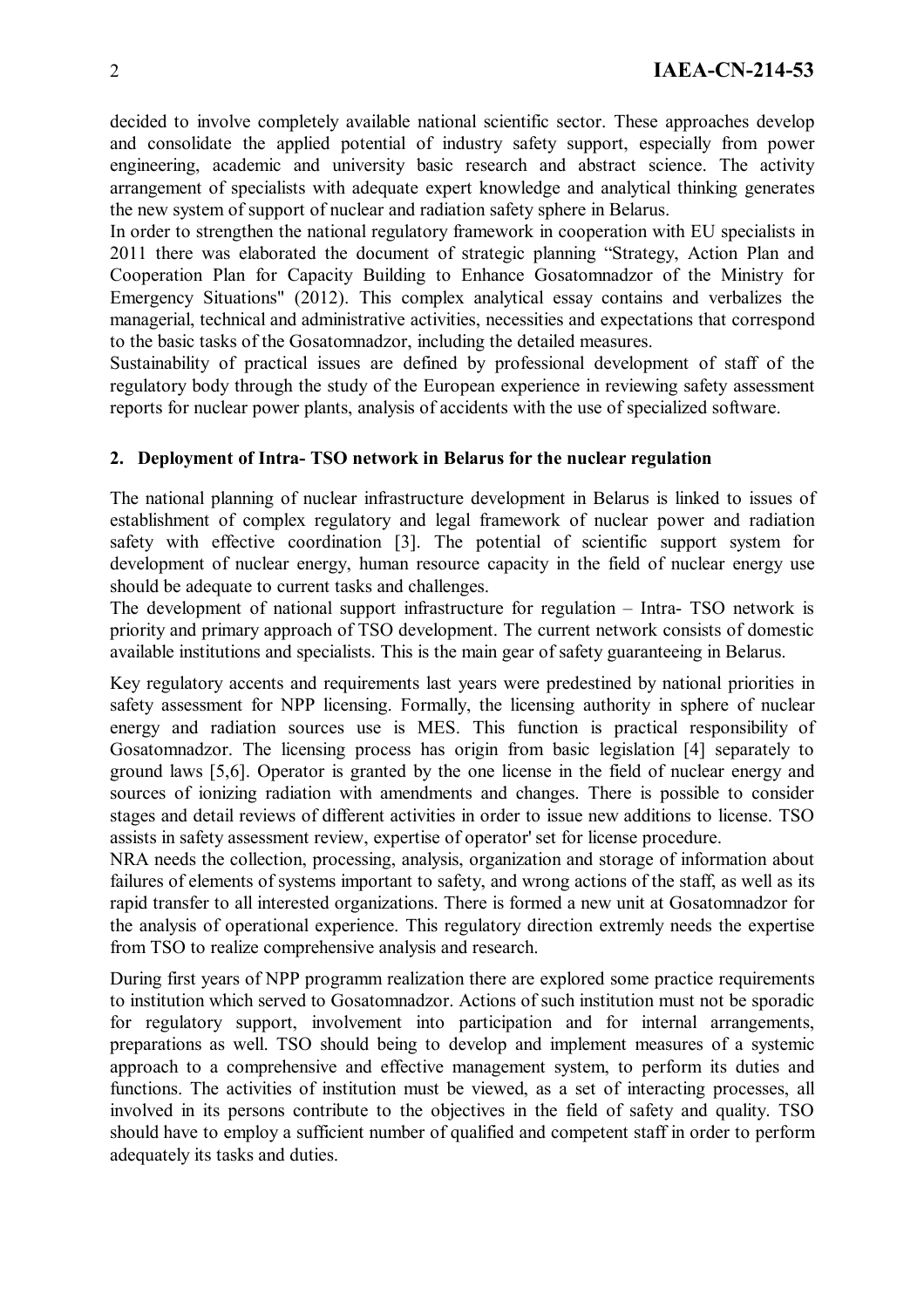Acquired knowledge have compulsory used to organize and improve the implementation of the quality management system of TSO, including personnel training, based on the best practices and international requirements. In order to gain a better understanding about NRA technical support, TSO should be in the regulatory system, ministry, as the best way.

The following institutions are acting, as science network for NRA:

the Republican Research Unitary Enterprise "Institute of Radiology" of MES ("Institute of Radiology");

the Research Institute of Fire Safety and Emergencies of MES (RIFSE);

the Public Scientific Institution "Joint Institute for Power and Nuclear Research – SOSNY" of the National Academy of Science (PSI "JIPNR-SOSNY");

universities, research institutions of the National Academy of Science and ministries (building and construction sector, welding, geology).

There are several institutions of the Mininstry of Education, which are acting, as educational network – the State Belarusian University, the International Sakharov Environmental University, the State University for Informatics and Radioelectronics, the Belarusian National Technical University.

PSI "JIPNR-SOSNY" performs the scientific and technical support to Gosatomnadzor in the field of nuclear safety and radiation protection. This institution acts also as a scientific support on NPP construction for the Ministry of Energy and the relevant organizations. The INIR mission indicates the need to divide clearly the responsibilities of PSI "JIPNR-SOSNY" in performing activities for NRA and for NPP. It was recommended to create different organizational structures for each type of support.

The main objectives of "Institute of Radiology": analysis of transfer of technical radionuclides into the environment in normal and accidental situations; prognosis of contamination with biologically active radionuclides; evaluation of possible doses; preparation of proposals and measures for agricultural activities with the aim to reduce radioactive impact of ionizing radiation to the agricultural ecosystems.

The creation in Gosatomnadzor of new structural department for communication and public information initiates the involving to TSO sphere the Branch of "Institute of Radiology" – "Belarusian department of the Russian-Belarusian Information Center on the consequences of the Chernobyl disaster" (BDRBIC). Gosatomnadzor is developing to study of media companies of overseas regulators in the field of nuclear and radiation safety the information and communication strategy.

RIFSE is the basic approved NRA for standardization in the field of fire safety in the Republic of Belarus. The institute is involved in applied research and experimental developments in the area of fire safety provision, prevention and elimination of emergencies. The main objectives of the institute are to develop and improve fire and rescue equipment, fire extinguishing means, technical means of fire protection, safety and rescue equipment, methods and means of safety provision for people and their property.

A necessary national training system has formed in the country for both operator and regulator to support nuclear energy with highly qualified specialists, as well as to maintain an appropriate level of knowledge for the safe, reliable and efficient NPP operation. According to the needs, the state order for work force training is formed as based on requests from key state authorities and institutions. The scope of training, retraining, advanced training of specialists, scientists of high qualification with specialty and workers is defined according to every year.

In order to systematize the existing TSO infrastructure there was elaborated regulation document in 2012 [7]. Forethought that this Technical Codes of Practice (TCP) is the basis, i.e. general requirements, in the series of regulation for organizing of technical support for regulatory body. Document is based on key elements of national legislation and regulation on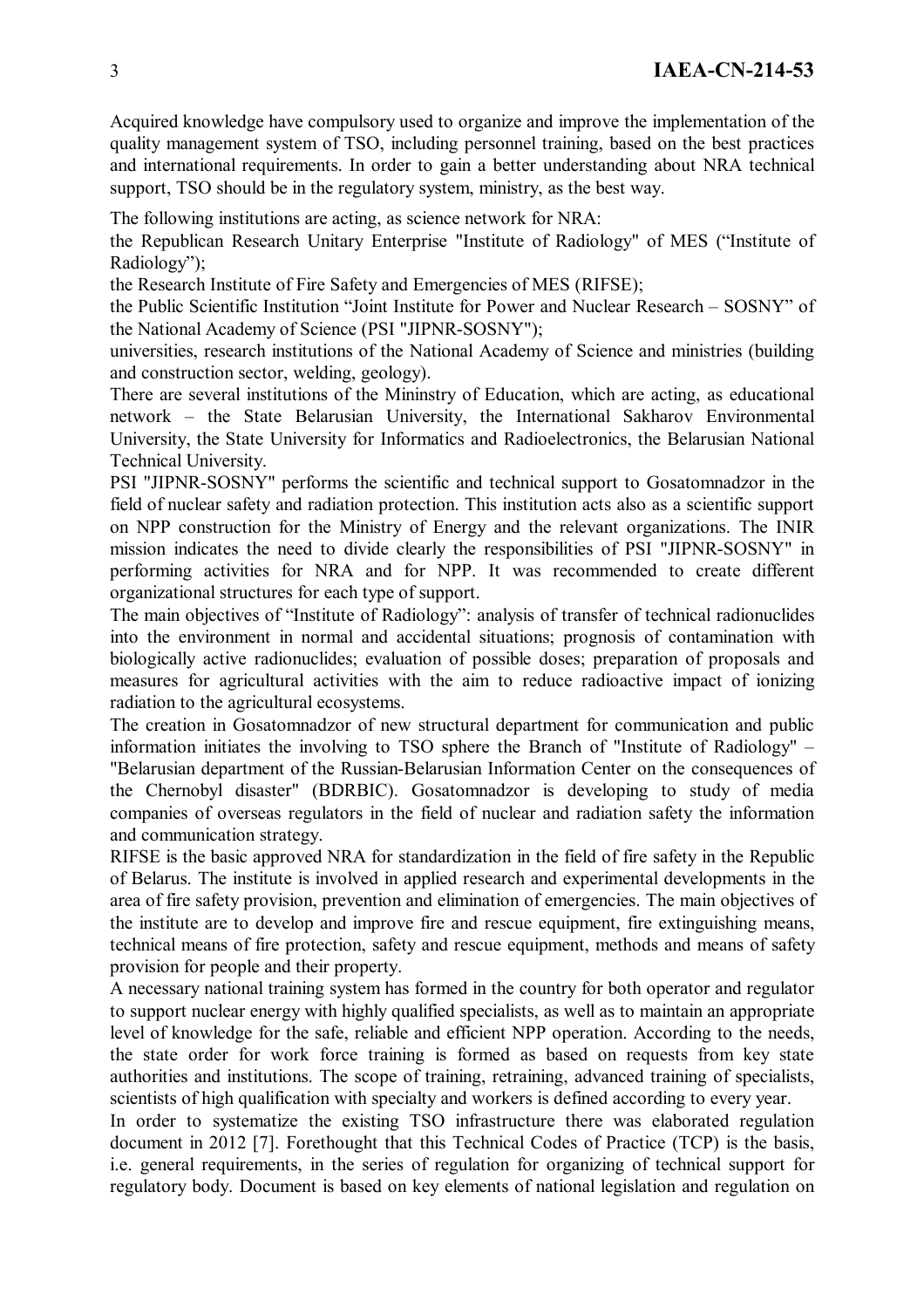nuclear and radiation safety, licensing [4-6] and intend for any NRA TSO regardless of type of support. There are included many verbatim instructions and recommendations from IAEA publications which concern of content for task, functions, duties of regulatory institutions [8- 11].

During elaboration of TCP there was known about IAEA action to create guidelines for external expert support of NRA [12]. The comprehensive inverstigation of draft and final issue show that it is not enough to develop national institutions. GSG-4 contains general approaches, grounds of needing in experts and advisory bodies, how to find experts for different kinds of regulatory spheres, formal features of experts, searching and providing of expert' activities, expressions of expert' opinion in the regulatory system. There is about testing and examination of competence, responsibilities to be an expert, assessments of expert' issues to mention in passing. Nevertheless, modern conceptual issues of TSO philosophy and needs are collected and guided by provisions and ideas in order to be a key element of the global safety regime, lessons that may be learned from studying the accident at the Fukushima Daiichi nuclear power plant in Japan, as support for safety comprehensive analysis and inverstigation of safety strengthening steps.

TCP 502-2013 contains requirements to TSO services, description of arrangements, professional prescriptions to whole institution and to every specialist and expert. The scope of TCP is organization, coordination and planning of NRA TSO activities, daily and strategy duties. There is purpose of expert support for NRA and the sphere of competence to realize own responsibilities. The special accent is devoted to resolve of conflict of interests between NRA, TSO and operator in the process of services including safety assessment, as well as the primary role of NRA in decision-making acts. NRA TSO must to have a license to be an expert institution. There are appendixes at the document with details of quality assurance programs and provisions of main procedures, statutes and job description of specialists.

Tasks of NRA TSO are following: realization of scientific lines of regulatory authority; supply of NRA by R&D on nuclear and radiation safety and to optimize programs of international cooperation; accumulation and development of knowledge and tools (methodic, equipment etc.) on nuclear and radiation safety; promotion and development of technologies for nuclear and radiation safety.

The basis for policy and strategy of NRA TSO to prove the safety is supply by necessary professional training of staff in order to support the TSO competency. The origin of competency is provisions and orders of legislation and regulation, which should be implemented by routine study, staff training and research work. There are indicators of competency.

There was made the accent on support of safety culture in TSO such in regulatory authority. The basis of safety culture in NRA TSO is achievement of purpose for safety. There are presented elements of NRA TSO safety culture. The requirement to provide regular selfassessment is established.

#### *Further trends for improvement of Intra- TSO network:*

establishing a special MES institution, as inner NRA TSO, e.g. BDRBIC, except of services from the Joint Institute for Power and Nuclear Research of the National Academy Sciences of Belarus, in order to build up existing capacity of regulatory infrastructures;

to implement of requirements from TCP 502-2013 for sustainable development of technical support infrastructure;

to develop special programs and plans correspondent with nuclear and radiation safety regulation, including collaborations with Russia institutions and authorities in order to conduct necessary research and development in nuclear safety, technology and engineering, including that related to existing and new design-specific aspects.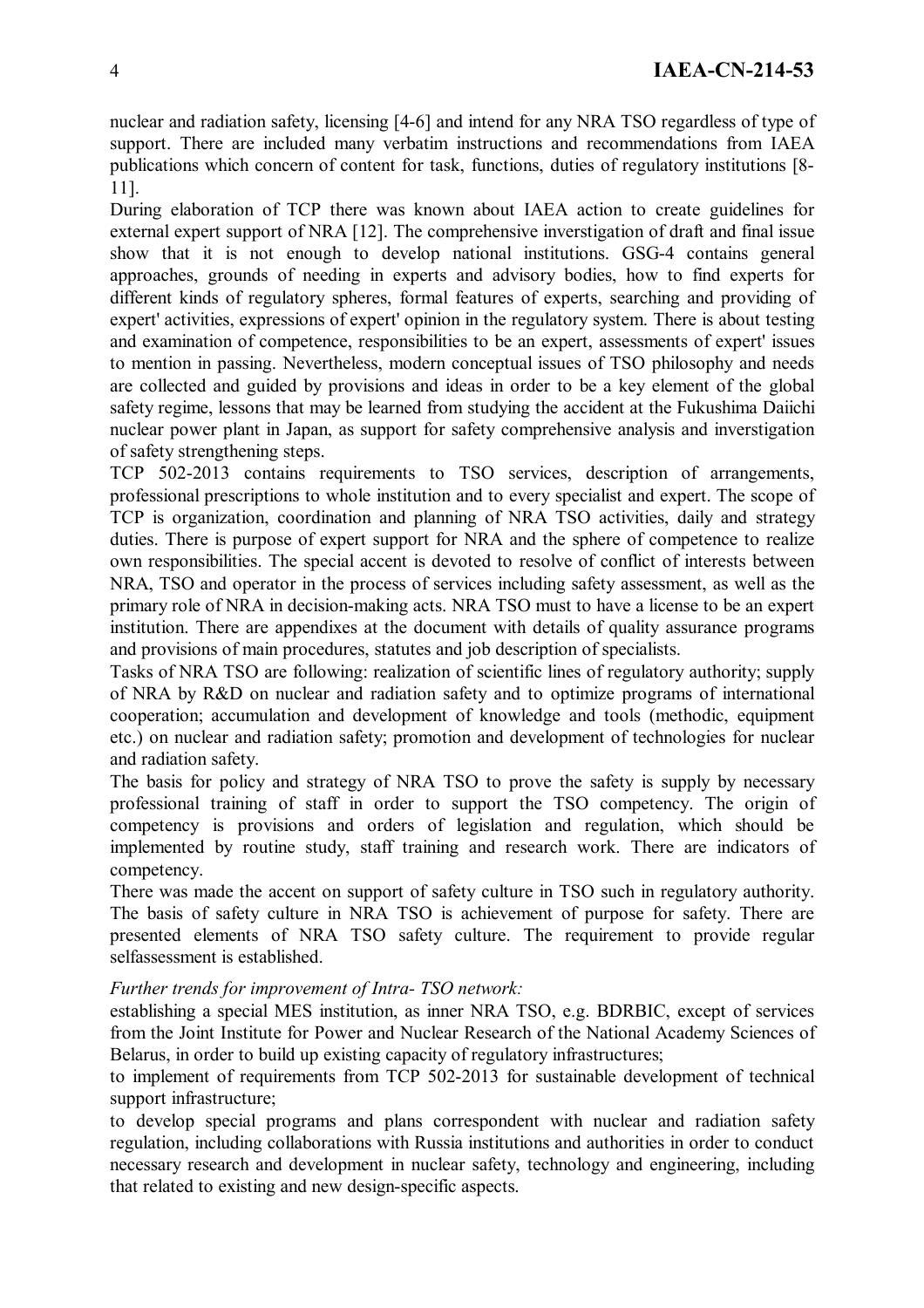#### **3. Development of Inter- TSO network for the nuclear regulatory body of Belarus**

The Inter- TSO network is the secondary, alternative element of support for independent safety review and expert double check. Foreign supports serve to reduce the challenge about national deficiency in experience and knowledge. The main accent of Inter- TSO network is to initiate and undertake measures in order to start arrangements for activities and events of Expert Advisory Council at Gosatomnadzor.

The main direction of external assistance is the country of NPP producer. There was came into force in 2013 Agreement between the Government of the Republic of Belarus and the Government of the Russian Federation on cooperation in the field of nuclear safety. During 2013 there was signed Agreement on cooperation in the field of nuclear and radiation safety supervision in the process of peaceful uses of nuclear energy is under development between the Ministry for Emergency Situations of the Republic of Belarus and the Federal Service for Ecological, Technological and Nuclear Supervision of the Russian Federation (Rostechnadzor). Expert assistance to Gosatomnadzor oversight activities will be provided by Rostechnadzor and its TSO(s), e.g. FSUE VO "Safety", according to agreements and contracts, especially for systems and components inspections in the field of pressure vessels, mechanical, electrical and automation related.

Belarus is involved into IAEA technical cooperation projects on safety and security topics, management and regulatory measures etc. Cooperation provides the provision of advice on the issues of a training system creation for nuclear energy taking into account international practices and recommendations of the IAEA as well as the Regulatory Cooperation Forum (RCF) advices.

Participation of Belarus in INSC (Instrument for Nuclear Safety Cooperation) is the promotion and development of effective regulatory frameworks. The main scope of current cooperative projects is the knowledge transfer and support from EU member states regulatory authorities and their expert organizations to the regulatory bodies of emerging countries and its TSOs. International EC project "Training and tutoring" enhance the professional level of regulatory authorities' staff and technical support in the field of regulatory base, safety assessment, supervision, inspections.

Belarusian regulator and NRA TSO are interested in maximum utility of knowledge, experience and skills of experts and leading organizations, partners of the EU within the framework of implementation of technical assistance projects.

#### *Further trends for improvement of Inter- TSO network:*

to ensure sufficient competent human resources involved into cooperation to implement receiving knowledge;

to utilize and to share the results of research and development, including conception of Expert Advisory Council at Gosatomnadzor;

to advance the effectiveness of possibilities for bilateral cooperations both organizations and affiliations, e.g. in detailing of elements for safety sphere, discussing of practical knowledge and achieved experience, with RCF, WWER' Regulators Forum etc.

## **4. Conclusion**

The current regulatory system in the Republic of Belarus continually trends to improve nuclear safety. Effected practical steps are correspondent to notes of IAEA Action Plan on Nuclear Safety [13].